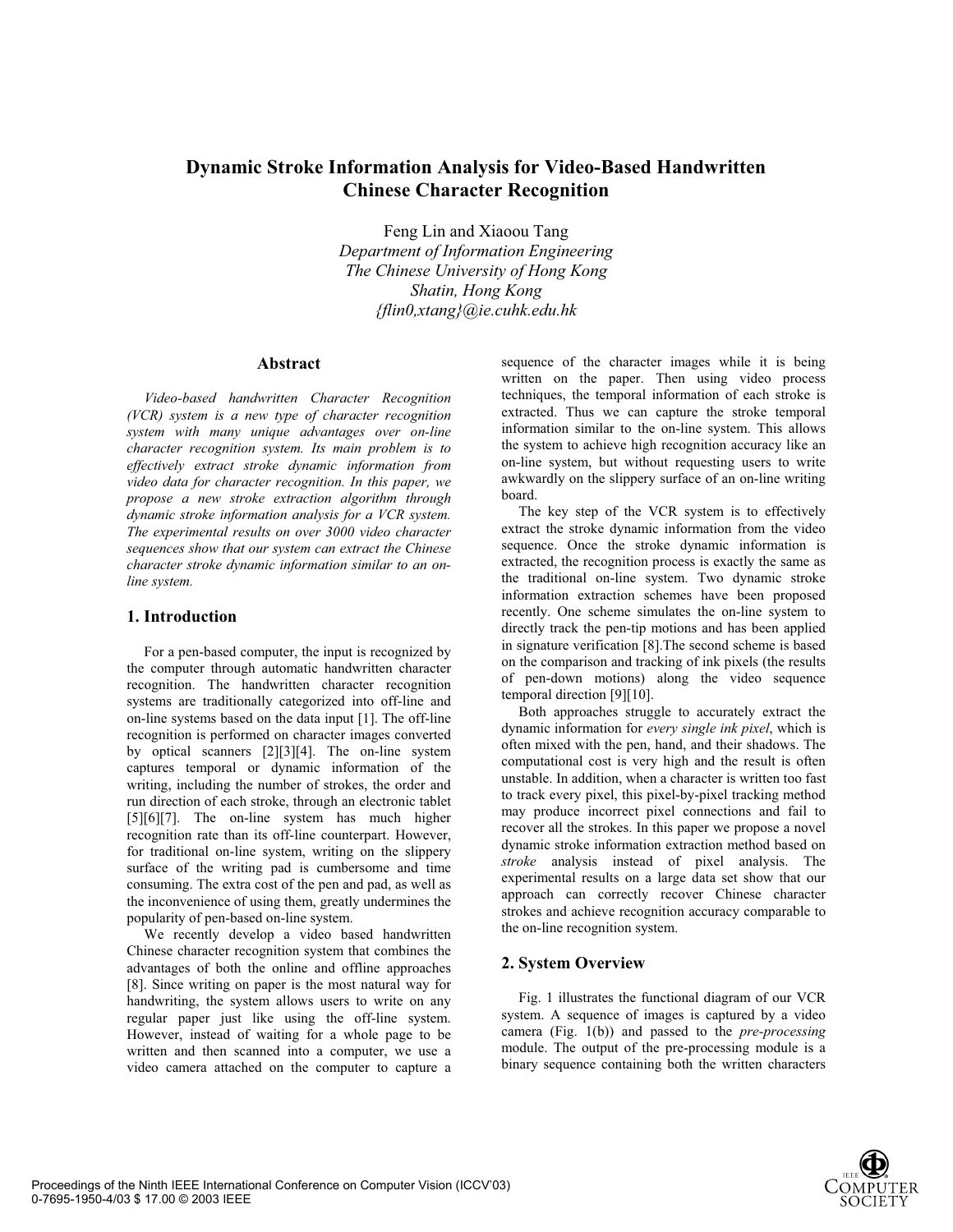and the background noise caused by the pen, hand, and their shadows, as shown in Fig. 1(c). The complete written character skeleton shown in Fig. 1(d) is obtained from the last frame with a clear and finished character after the hand and pen left the character location. An off-line system would recognize this thinned character directly. Because of the lack of the character dynamic information, the off-line system usually performs poorly. However, the stroke tracing and extraction techniques developed for the off-line systems can be helpful for us to organize the spatial information of the ink pixels, which is the goal of the *Static Information Analysis* module in Fig. 1(a). We have developed an efficient stroke extraction method based on a bidirectional graph to extract off-line handwritten Chinese character strokes [11]. Applying it on the character shown in Fig. 1(d), we obtain labelled stroke results in Fig. 1(e). This paper focuses on the *Dynamic Information Analysis* module, which extracts the stroke dynamic information, such as the run direction and the drawing order from the video sequence. The output of this block is shown in Fig. 1(f) with all the information required by the *On-line Character Recognition*.

### **3. Stroke Dynamic Information Analysis**

### **3.1. Clues to retrieve stroke dynamic information**

The strokes in the form of skeletons, derived from the *Static Information Analysis*, indicate the spatial relationship of character skeleton pixels. With the help of an image sequence, we can further recover the dynamic information for each stroke. In fact, the frames that describe a stroke-writing process can provide the full dynamic information of the stroke if the shooting camera is mounted properly. An example of such frames is shown in Fig. 2(a). The corresponding binary image is shown in Fig. 2(b). The final stroke trajectory, i.e., the result of the static analysis, is marked by the dotted line. We can see that this stroke is written from point "x" to point "+". The stroke drawing timeslot, i.e. its pen-down to pen-up slot, can be located by analyzing the video sequence containing frames similar to Fig. 2(a). By comparing the drawing timeslots of all character strokes, the drawing order of each stroke can be recovered.



Fig. 1. (a) The VCR system block diagram. (b) An original video image sequence. (c) The binary sequence of (b). (d) The thinned result of the last image in sequence (c), which is the reference image for the following analysis. (e) The output of *Static Information Analysis*, where the character static stroke information is extracted from the reference image (d). (f) The output of *Dynamic Information Analysis*, where the character stroke dynamic information is completely recovered.

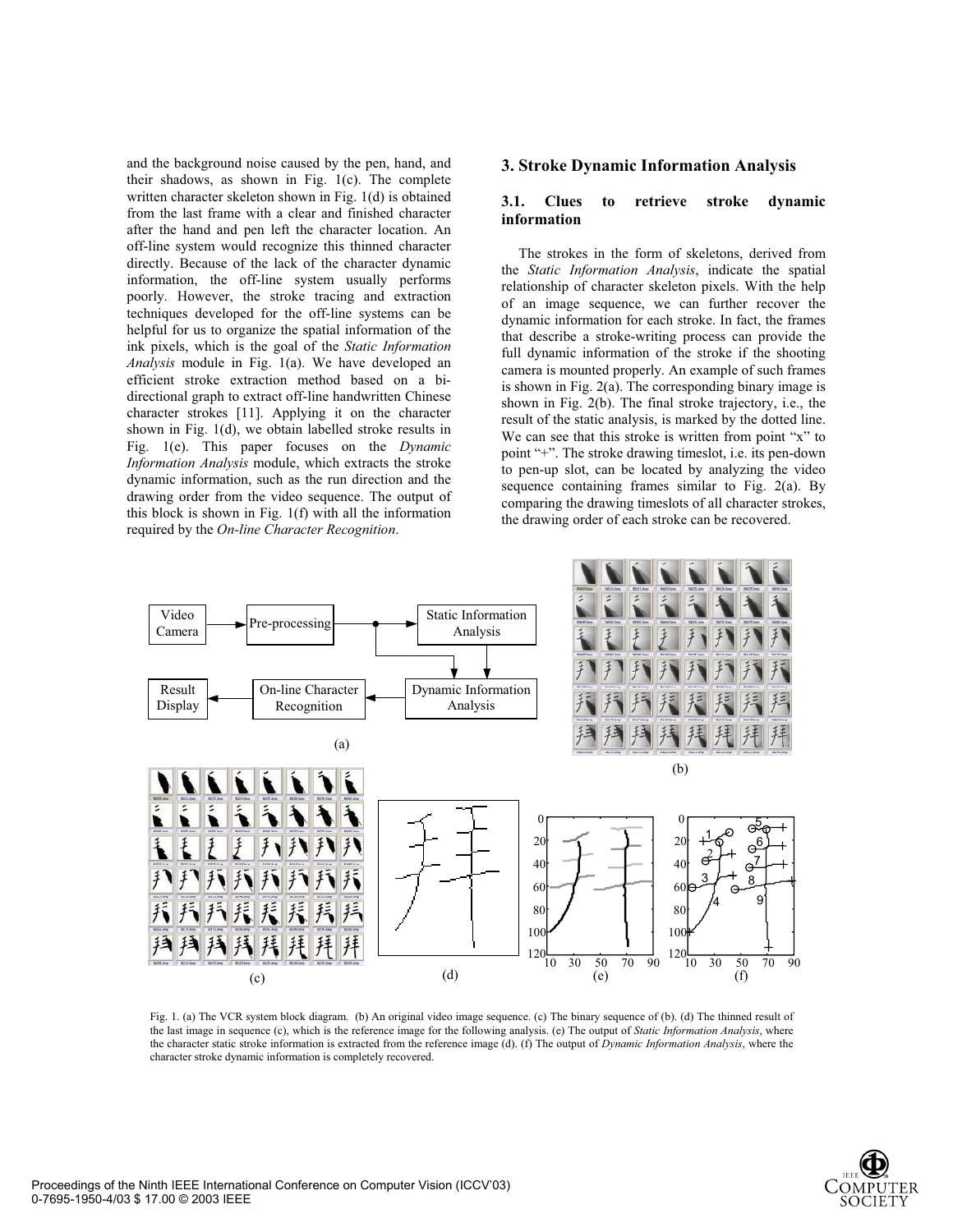#### **3.2. Mathematical descriptions**

#### **(a)Ink pixel descriptions**

Using the illustration of a binary frame at time *t* shown in Fig. 2, we first define some terms that we will use often.

An ink pixel is a pixel on a stroke that has been drawn so far. It must be a black pixel, however a black pixel may not be an ink pixel. A black pixel may also be produced by the pen, hand, or their shadows.

An ink skeleton pixel (ISP) is an ink pixel on the skeleton of a stroke that has been drawn so far.

A black skeleton pixel (BSP) is a black pixel on the skeleton of a completed stroke extracted from the final frame. An ISP must be a BSP. However, a BSP is not necessarily an ISP on frame *t* as it may be a skeleton pixel of a stroke that has not been drawn but has turned black due to the pen, hand or their shadows.

The stroke trajectory can be derived from the ISPs. In what follows, the set of ISPs is denoted by *IS*, and the set of BSPs by *BS*.

From the above analysis, we have

$$
IS \subset BS. \tag{1}
$$

The profile width of an ink pixel is defined as the width of all black pixels around the ink pixel, as shown in Fig. 2(b). The dynamic ranges of the profile widths of ink pixels are bounded by a threshold if the pixels are not covered by other objects such as the pen or hand. This boundary threshold can be estimated using the clean character in the last frame as shown in Fig. 1(c).

We need to estimate the boundary threshold of profile width of ink pixels. For a general ball-pen, each stroke usually has the same width throughout, so we assume that the profile widths of all ink pixels on the same stroke are approximately the same. The boundary threshold can be estimated from the final stroke

If a pixel is a BSP and its profile width is within boundary threshold, then it is called a width-limited pixel (WLP). The set of WLPs is denoted by *WS.*  Obviously,

Note that an ISP may not be a WLP since it may be covered by a shadow during the writing process, rendering its profile width outside the boundary threshold at a particular time. Similarly, a black pixel caused by the shadow of the pen or hand may accidentally satisfy the requirement to become a WLP although it is definitely not an ISP.

The set *IS* is difficult to obtain from the binary image sequence (Fig.  $1(c)$ ) due to the sensitivity of ISP's profile width to noise, whereas the set *WS* is computable. To capture the character-writing information, our system requires the user not to shadow the pen tip during his writing, thus an ISP currently being written is not covered and must be a WLP. Therefore, when a stroke is being written, a WLP is usually an ISP on the stroke. So we can use *WS* instead of *IS* to recover the stroke dynamic information.

#### **(b) Stroke dynamic information descriptions**

Unlike previous methods that try to recover dynamic information for each pixel, we directly recover the dynamic information for each character stroke extracted by the *Static Information Analysis* module. We focus on the evolution of a character stroke *S* obtained by checking each frame of the corresponding binary video sequence as shown in Fig. 1(c).

We first build a switch curve, denoted by SwitchCurve or  $\mathfrak{so}(t)$ , to describe the evolution of stroke *S* in Definition 1.

**Definition 1:** The SwitchCurve is defined as the percentage of WLP on stroke *S*,

$$
sc(t) = \frac{n_s(t)}{N_{str}},
$$

where  $n_s(t)$  is the number of WLPs on stroke *S* in frame *t* and *Nstr* is the total skeleton pixel number of *S*.

When a stroke is written, the value of the SwitchCurve gradually increases from 0 to 1. After the



Fig. 2. Dynamic clue in image sequence.

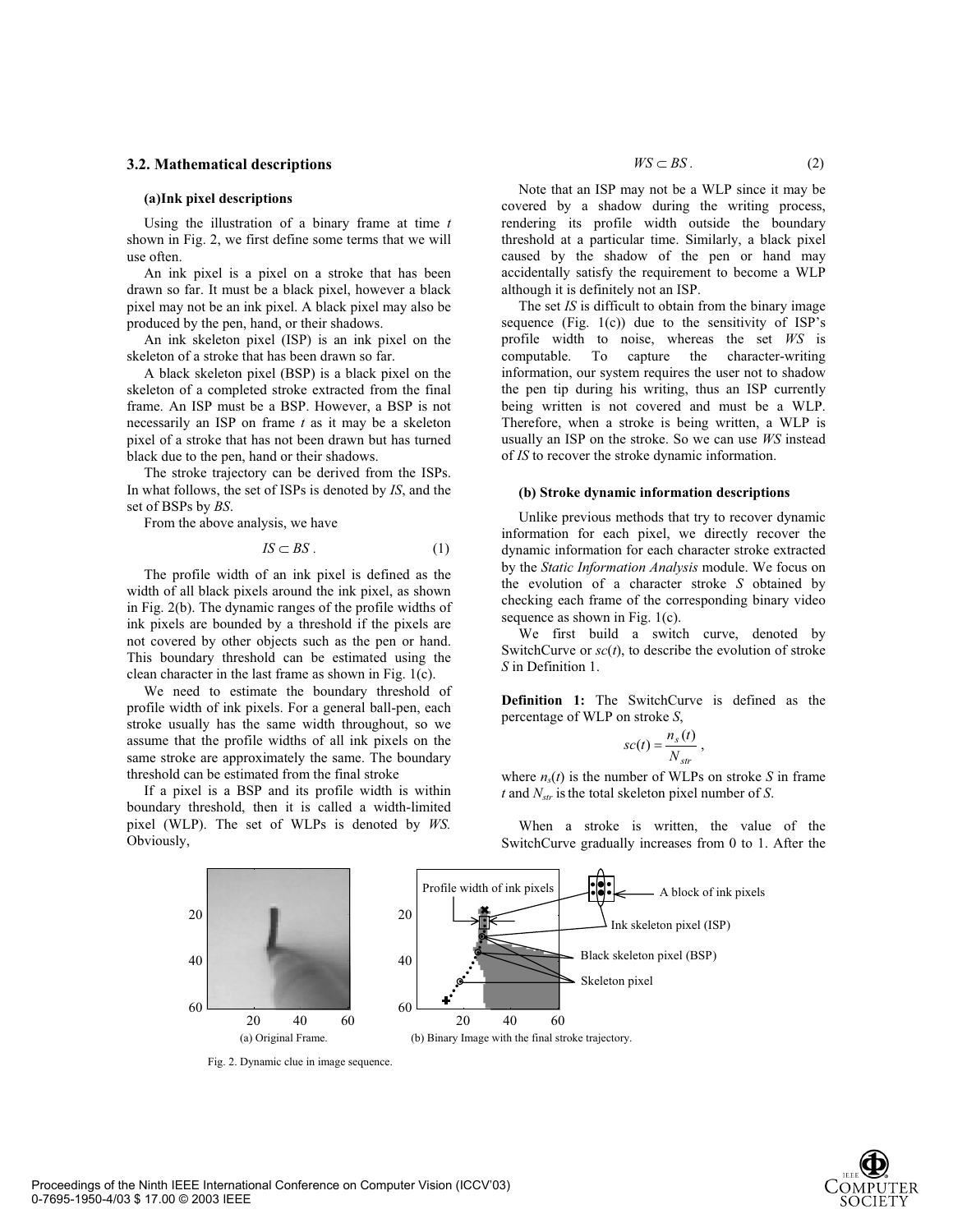stroke is finished, the SwitchCurve may still fluctuate due to the variation of the WLP number caused by the shadow noise, as illustrated by the dotted curve in Fig. 3(a). Therefore, only the first monotonically ascending curve corresponds to the stroke's drawing slot, i.e., the time slot between pen-down and pen-up.

The run direction of stroke *S* is another kind of dynamic information we need to recover. As illuminated in Fig. 2(b), the stroke writing direction, i.e., run direction, is from 'x' to '+'. However, the static analysis result may either be in the same direction or the opposite direction of the writing direction. Therefore, to recover the actual writing direction of the statically tracked stroke, we need to identify these two possibilities. Toward this, we design a centroid shift curve, denoted by CentrShiftCurve or *csc*(*t*).

**Definition 2:** The CentroidShiftCurve is defined as

$$
csc(t) = \frac{n_c(t)}{N_{str} + 1},
$$

where  $n_c(t)$  is the centroid position of all WLPs on stroke *S* in frame *t*.

If the WLPs are the first *n* skeleton pixels of stroke *S* according to the order of static stroke analysis in frame *t*, their centroid location is  $n_c(t) = \frac{n+1}{2}$ , and thus we

have  $csc(t) = \frac{n+1}{2(N_{str}+1)}$ . After a stroke is completely

drawn, with  $n = N_{str}$ ,  $csc(t)$  becomes 0.5. Therefore the locus of the centroid will shift from 0 to 0.5 in the stroke's drawing slot. Similarly, if the WLPs are assembled in the reverse order of static analysis, the track of the centroid will be from 1 to 0.5.

The two typical styles of *csc*(*t*) are shown in Fig. 3(b). Fig. 3(b.1) indicates the skeleton pixels are written down in the same direction of static stroke analysis,



Fig. 3. Dynamic information analysis in the mathematical model.

while Fig. 3(b.2) means the opposite. The run direction of a stroke can thus be decided.

#### **3.3. Stroke's Drawing Slot Analysis**

A stroke's SwitchCurve can be employed to detect its drawing slot through the following steps.

- Step I. Locate the midst point T*mid*, where the SwitchCurve passes through 0.5 for the first time, i.e. roughly half of the stroke has been drawn.
- Step II. Search backward from T*mid* to find the point T*start* where the SwitchCurve begins rising, i.e. the pen-down moment.
- Step III. Search forward from T*mid* to find the point T*end* where the SwitchCurve stops ascending, i.e. the pen-up moment.

Therefore, T*mid*, T*start*, and T*end* are the feature points of the SwitchCurve. First of all, T*mid* must be accurately determined. Since WLP is sensitive to the shadow noise, the SwitchCurve may fluctuate before pen-down moment or after pen-up moment. To alleviate the problem, an auxiliary curve, stroke mask curve, denoted by MaskCurve or *mc*(*t*), is introduced in Definition 3.

**Definition 3:** The MaskCurve is defined as, the percentage of BSP on stroke *S*,

$$
mc(t) = \frac{n_m(t)}{N_{str}},
$$

where  $n_m(t)$  is the number of BSPs on stroke *S* in frame *t*.

Notice that *mc*(*t*) counts all the black skeleton pixels in stroke *S*, no matter whether they are due to acutual writing or shadow pixels. Obviously, after a stroke is completely written down, its number of BPSs will remain to be  $N_{\rm str}$ , i.e., MaskCurve will stay at 1, as the solid line shown in Fig. 4(a). From the MaskCurve, we can roughly estimate the half-past-stroke moment, T*mkmid*, and its starting moment, T*mkstart.*. Then the pendown moment T*start* and the pen-up moment T*end* can be detected by the following five steps.

- Step 1.  $T_{mkmid} = T_I + 1$ , where  $T_I$  is the last point below 0.5 in the MaskCurve.
- Step 2.  $T_{\text{mkstart}} = T_2 + 1$ , where  $T_2$  is the first point below 1/ *Nstr* backward from T*mkmid* in the MaskCurve.

Since a WLP is always a BSP, but a BSP may not be a WLP, the MaskCurve is always higher than a SwitchCurve. Therefore, we have the following two inequalities.

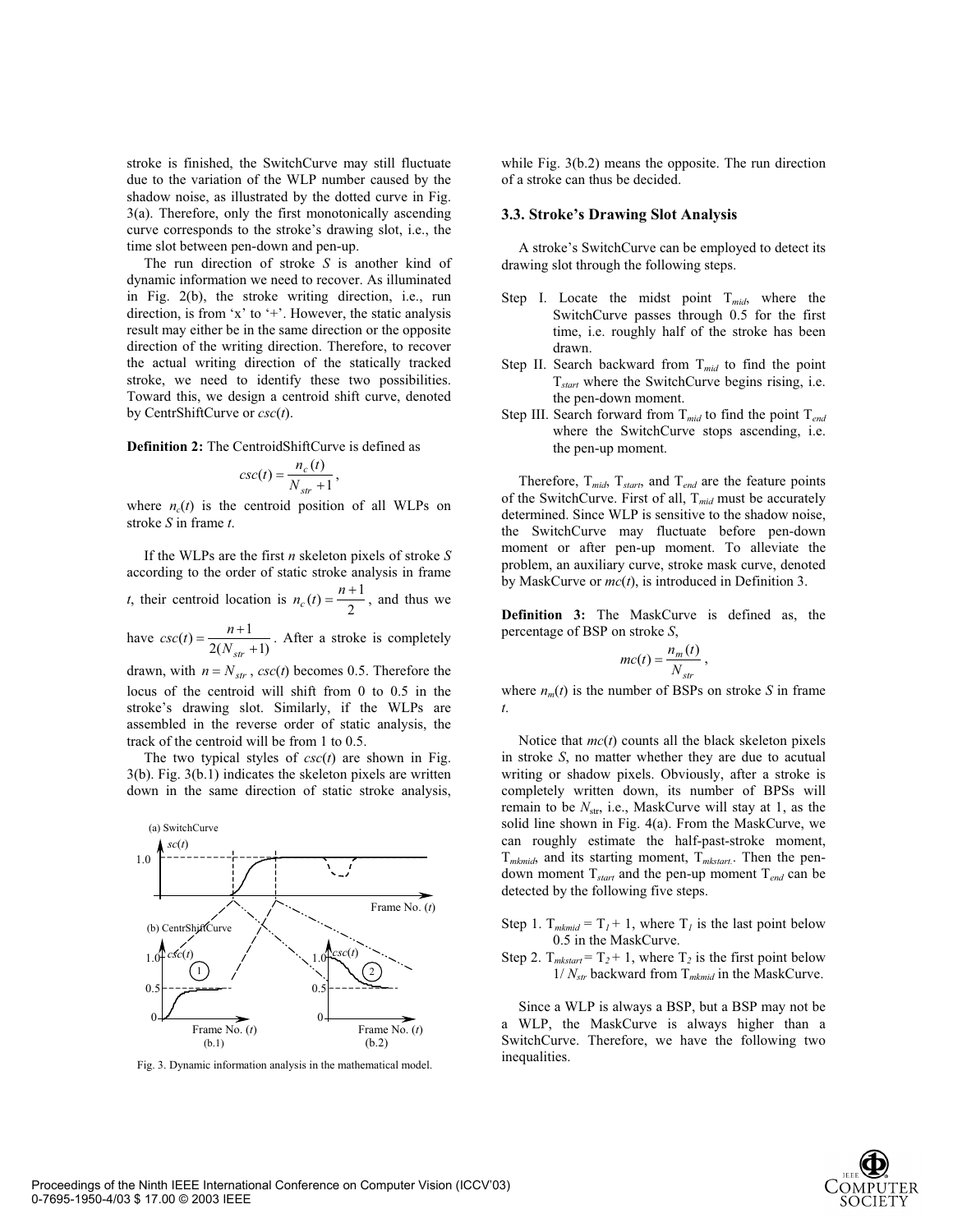$$
T_{mid} \ge T_{mkmid} , \tag{3}
$$

$$
T_{\text{mkstar}} \le T_{\text{start}}.\tag{4}
$$

Using T*mkmid* and T*mkstart* as references, with inequality (3) and (4), we can locate the feature points  $T_{mid}$  and T*start* on the SwitchCurve.

- Step 3. Searching forward from T*mkmid*, we find the first point above 0.5 in the SwitchCurve as T*mid*.
- Step 4.  $T_{start} = T_3 + 1$ ,  $T_3$  is the last point below 1/  $N_{str}$  in the SwitchCurve in the region [T*mkstart*, T*mid*].

To locate the point T*end*, we define a new smooth curve f-SwitchCurve as follows.

**Definition 4:** A f-SwitchCurve is a SwitchCurve smoothed by a Gaussian filter.

We can locate T*end* by Step 5.

Step 5. Forward from T*mid*, the first local maximum point on the f-SwitchCurve is T*end*.

The relationship of SwitchCurve, MaskCurve, f-SwitchCurve, and their feature points are depicted in Fig. 4(a) and the corresponding CentrShiftCurve is shown in Fig. 4(b).

We use the mean value of the frame numbers within the stroke-drawing slot to represent the writing time of the stroke. Ranking the writing times of all strokes, we can recover the final stroke writing order in the character.

### **4. Experiments**

To test our recognition system, ten students were invited to write Chinese characters. Their handwritings were captured by a video camera in real time. Totally 3039 character sequences were acquired. We extracted 18581 strokes from the data set, larger than most traditional on-line recognition studies. Fig. 5 shows some final results of the stroke extraction, where both the run direction and drawing order of each stroke are labelled by our algorithm automatically and correctly. About 99% of the 18581 strokes were obtained correctly. The result clearly demonstrates the robustness of our algorithm.

In the experiment, most of the dynamic analysis errors are due to incorrect estimation of the stroke run direction.

To evaluate our character stroke extraction results, a character recognition experiment is conducted. Since our stroke extraction results have all the information required by an on-line recognition system, a traditional on-line method could be directly applied. Here we adopt the attributed relational graph (ARG) matching method [7] for our recognition experiment. In the experiment, 2947 out of 3039 characters (97% of the whole dataset) can be recognized with top 5 selections. Among the errors, only 9 characters (0.3% of the whole dataset) were incorrectly recognized because of our stroke extraction algorithm (including static and dynamic analysis). Others were caused by the limitation of the ARG matching algorithm. The results show that the performance of our VCR system is comparable to that of the traditional on-line system.



(b) The CentrShiftCurve in the corresponding pen-down to pen-up timeslot.

Fig. 4. The drawing slot analysis on a character stroke.